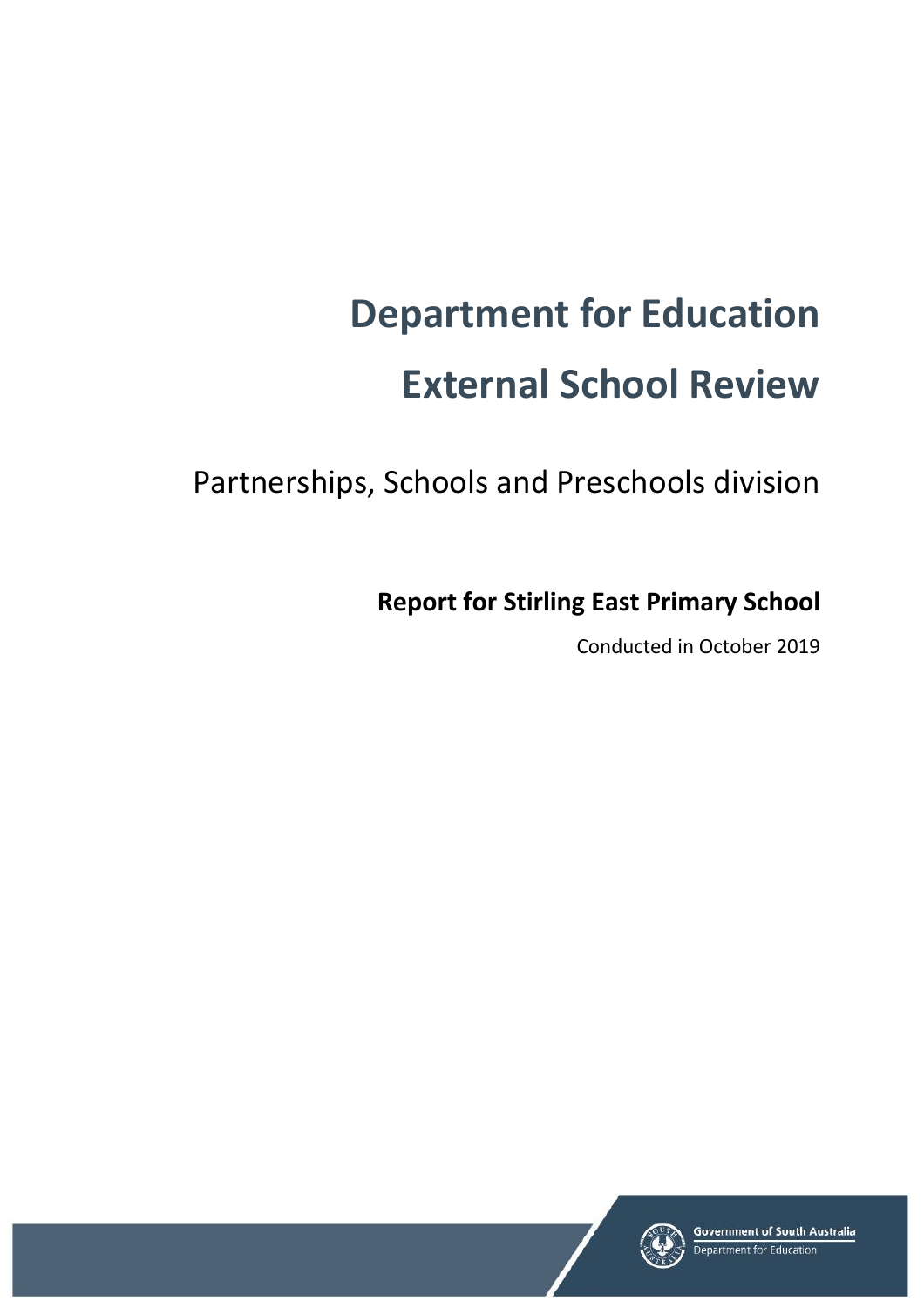# **Review details**

Our education system aspires to become the best in Australia by seeking growth for every student, in every class and in every school.

The purpose of the External School Review (ESR) is to support schools to raise achievement, sustain high performance and to provide quality assurance to build and sustain public confidence in government schools.

The External School Review framework is referenced throughout all stages of the ESR process.

This report outlines aspects of the school's performance verified through the review process according to the framework. It does not document every aspect of the school's processes, programs and outcomes.

We acknowledge the support and cooperation provided by the staff and school community. While not all review processes, artefacts and comments are documented here, they have all been considered and contribute to the development and directions of this report.

This review was conducted by Helen Tunney, Review Officer of the department's Review, Improvement and Accountability directorate and Ros Frost and Paul Harmer, Review Principals.

## **Review Process**

The following processes were used to gather evidence relating to the lines of inquiry:

- Presentation from the principal
- Class visits
- Attendance at staff meeting
- Document analysis
- Scan of Aboriginal Education Strategy implementation
	- Discussions with: Governing Council representatives Leaders Parent groups School Support Officers (SSOs) Student groups **Teachers**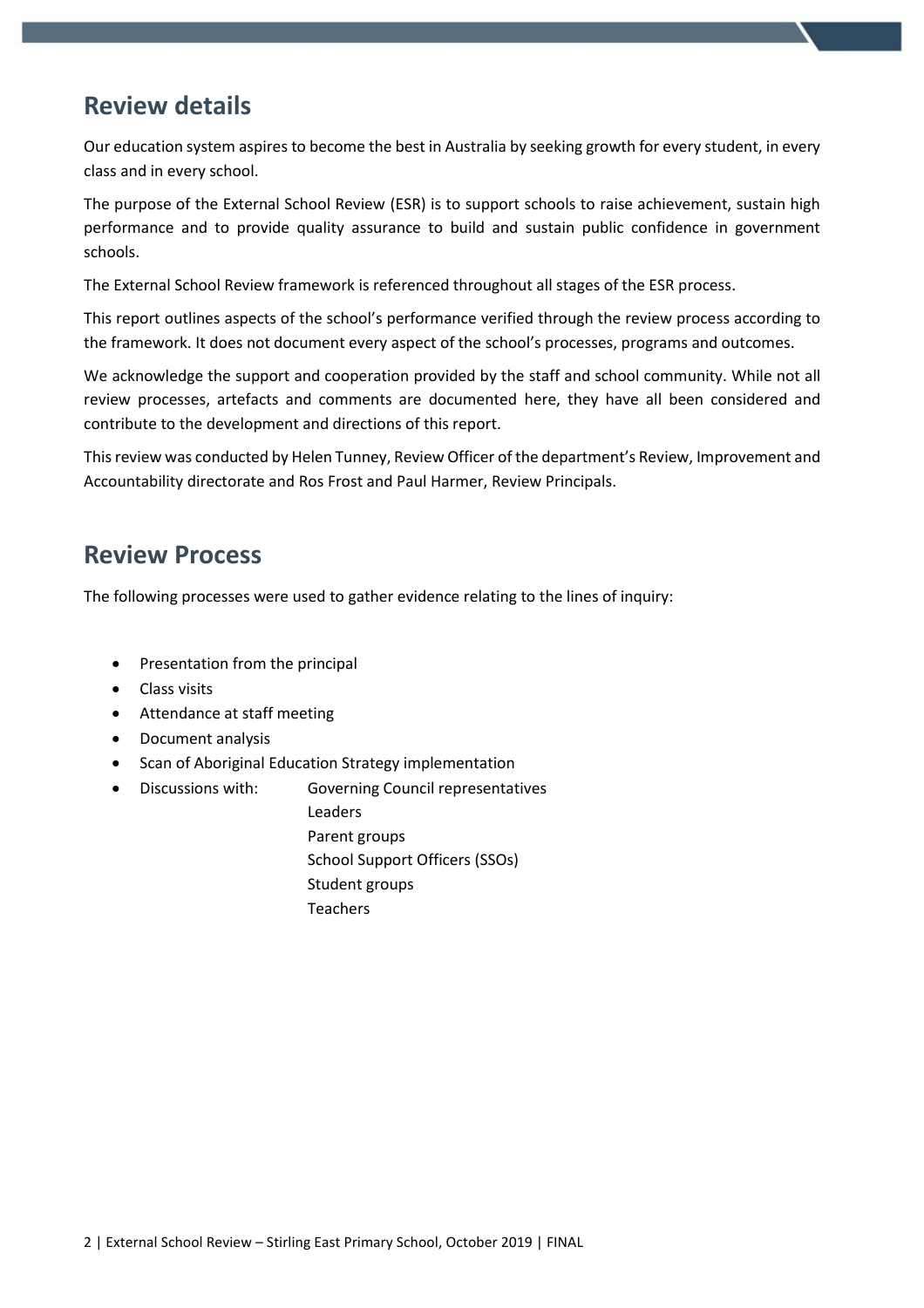# **School context**

Stirling East Primary School caters for children from reception to year 7. The school is situated 18kms from the Adelaide CBD. The enrolment in 2019 is 550 students. Enrolment is steady since the previous ESR in 2016. The school is classified as Category 7 on the Index of Educational Disadvantage. The school's ICSEA score is 1141. The local partnership is Mt Lofty.

The school population includes 1 Aboriginal student, 3% of students with a verified disability, 3% of families eligible for School Card assistance, no students with English as an additional language or dialect (EALD) background and no students in care.

There are 20 classes, including 8 junior primary and 12 primary.

The school leadership team consists of a principal in the 6<sup>th</sup> year of their tenure at the school. The school has 2 senior leaders with responsibility for ICT and curriculum and student services. There are 30 teachers (26.3FTE) including 2 graduate teachers and 26 Step 9 teachers.

## **Previous ESR directions were:**

- **Direction 1** Challenge and further inspire students in their learning by working collaboratively with parents, students and staff to articulate the aspirational skills and standards expected of all students as they progress throughout the school.
- **Direction 2** Strengthen the focus of professional learning conversations in all PLCs by aligning performance and development goals and regular peer feedback with the appropriate career stages of the Australian Professional Standards for Teachers.
- **Direction 3** Establish processes and protocols to regularly analyse a range of reliable data and information to track significant growth, moderate teacher judgement and inform planning and instruction.

#### **What impact has the implementation of previous directions had on school improvement?**

The school delivers and sustains high levels of student literacy and numeracy over time. The school is strongly collaborative within and between all groups of stakeholders and the community is deeply united around a core moral purpose that holds high academic student learning at its heart.

Staff work in Professional Learning Communities (PLCs) that are structured around levels of schooling. These teams are supported with common non-instruction time (NIT) and co-location. This model of collaboration is very effective and facilitates improvement actions within these autonomous groups.

There is an inconsistent use of data within each PLC which informs actions for improvement. There are whole-school data protocols to track and monitor growth in literacy and numeracy, and to inform planning via Scorelink.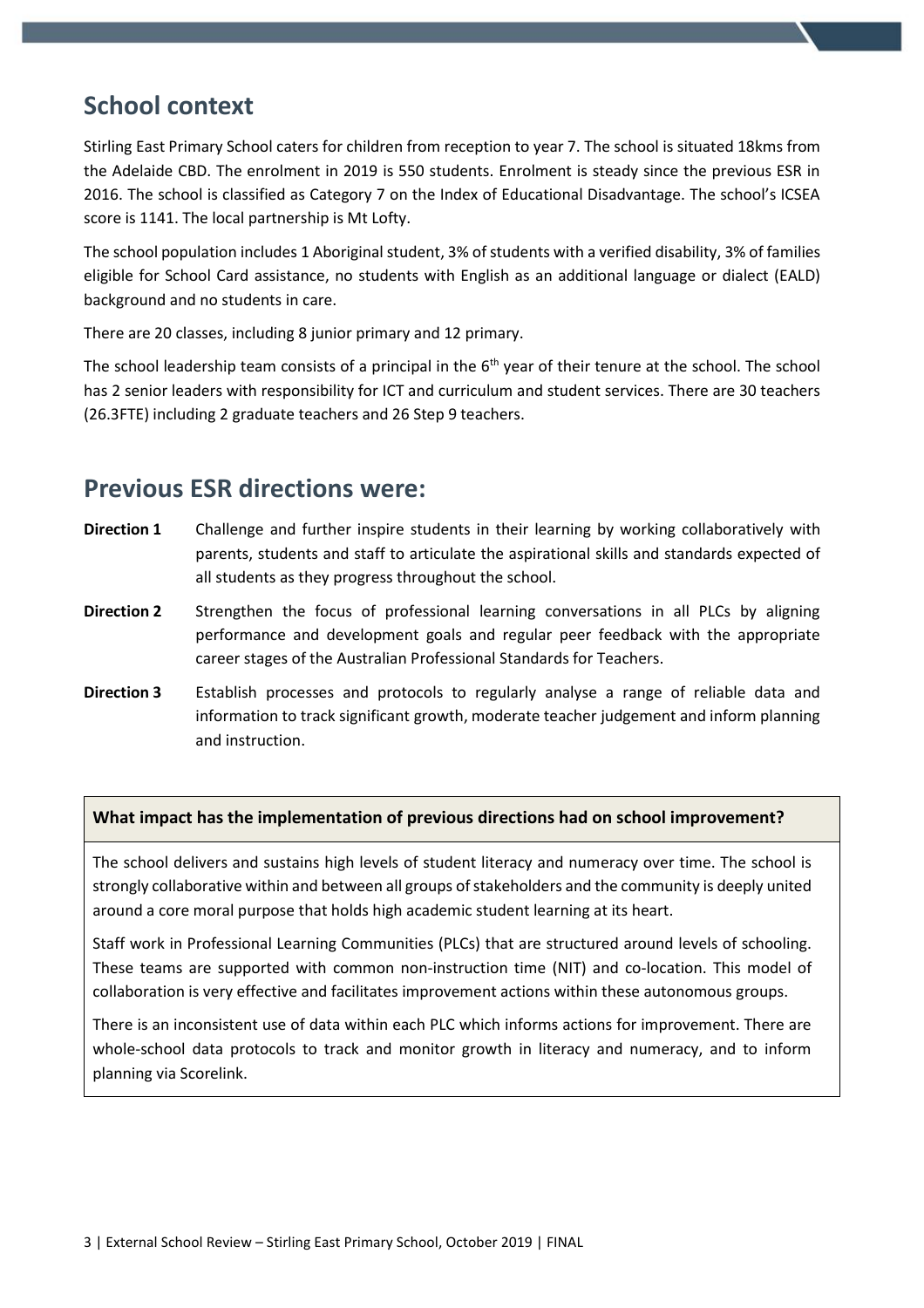# **Lines of inquiry**

#### **EFFECTIVE SCHOOL IMPROVEMENT PLANNING**

## *To what extent have changes and improvements in teacher and leader practice resulted in improvements in student learning?*

The school does not take its high literacy and numeracy achievements for granted. Staff are motivated and seek opportunities to improve. The PLC structure (based on like year-levels and including one for specialist teachers) and way of working is relied on as a strong enabler of this. The PLCs meet fortnightly and include SSOs. This structure is underpinned by a respect for the professionalism of each teacher, and each PLC has strong autonomy. PLCs shape improvement initiatives, drive the provision of quality, engaging curriculum, and results in strong collaboration in like year-level teams. Specialist teachers feel valued and included in the core business and work of the school. Leadership values and trusts the autonomy of PLCs, and in turn, teachers feel trusted by leadership. This is a particular focus in reading. The autonomy of PLCs is both a strength and an opportunity. PLCs are strongly involved in developing teachers professionally. The school uses a broad range of data to track and monitor student learning development. Management of the use of this is the responsibility of the Assistant Principal Student Services.

The school's data is extremely good. It is clear that teachers bring their judgement and their use of a wide variety of data to their student learning improvement work. However, learning would be further lifted through a more consistent approach to the use of data and to a more R-7 approach to the gathering and interrogation of this data. This would be particularly useful in informing future school improvement planning.

Staff and leaders work continuously and successfully to lift student learning achievement. Staff collaboration in autonomous teams is the key driver for this. There is an opportunity to add value to this work through a more consistent use of data, and formalising links between PLC work, performance and development and school improvement planning.

**Direction 1 Use evidence of student learning to engage teachers in rigorous professional conversations regarding the impact of their practices on student learning, both in teams and in performance and development meetings.**

#### **EFFECTIVE TEACHING AND STUDENT LEARNING**

#### *To what extent do teachers ensure that students have authentic influence in their learning?*

The panel was provided with quality demonstrations of student work in leadership, ownership of learning, deep applied learning with national and international impact, and real-life learning. All students were articulate and able to talk about learning. Some of these conversations were at a high, metacognitive level and included metaphor. Students know about learning standards and how they are going against these standards. Students value feedback from teachers. It is quality feedback that enables improvement. Students know and value that the school has very high standards for learning. They know that effort impacts success and the achievement of standards.

There is some use of rubrics in some year levels and learning activities, limited co-design of assessment, and some evidence of the use of learning data to engage and motivate students. Some teachers discuss achievement data with students, and teachers described ways they collect feedback from students about teaching. Some teachers referred to the use of learning intentions and success criteria. Parents value the focus in years 6 to 7 on students taking more responsibility for the organisation of and communication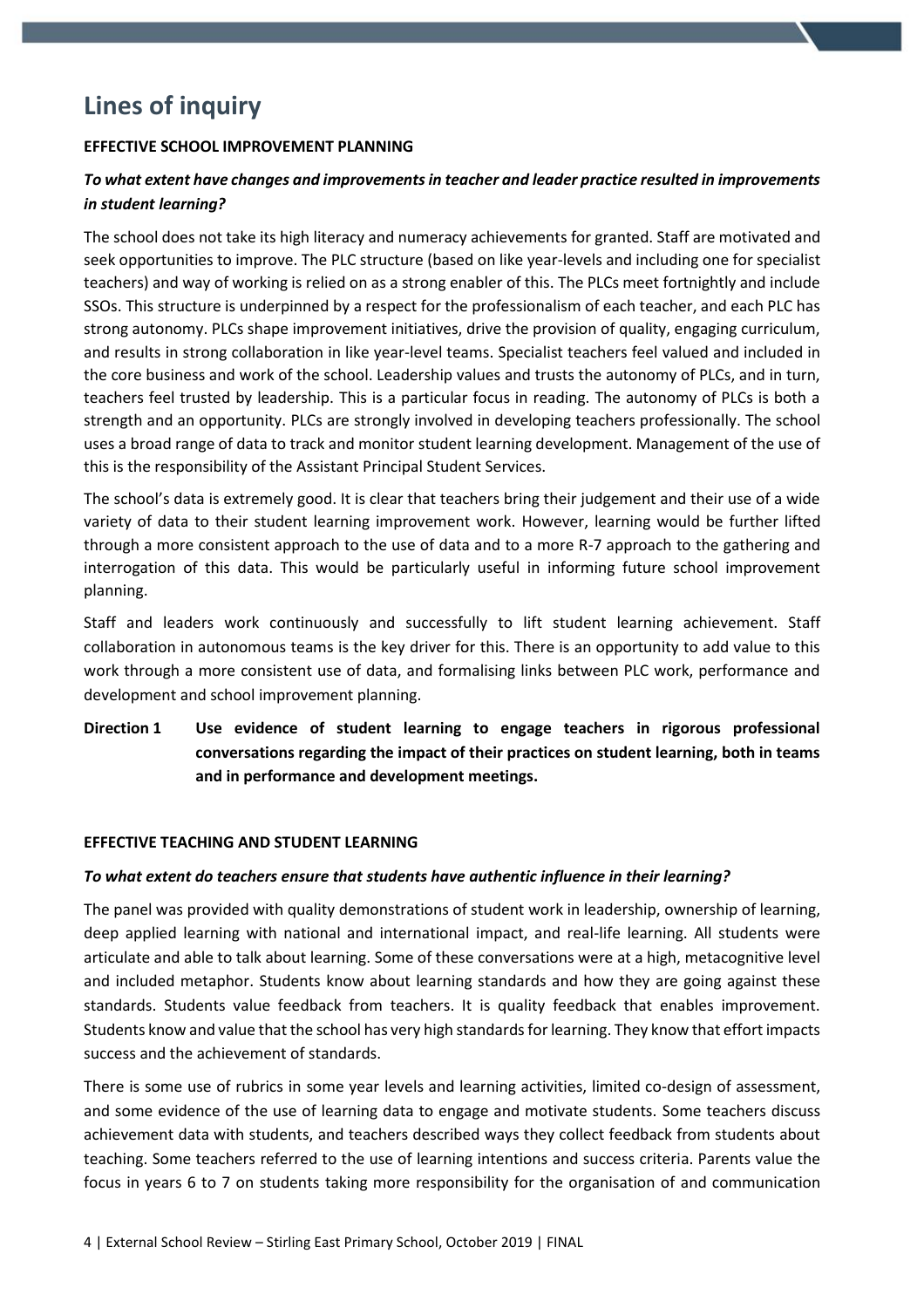about their learning. The Senior Leader, Learning Improvement Primary (SLLIP) verified that the school strives constantly to develop students as critical questioners. There is an opportunity to develop a deeper, consistent reception to year 7 understanding of authentic student agency, and whole-school agreements about the consistent use of goal setting, and explicit regular statements of and reflection with students about learning intentions and success criteria.

The school is authentically 'futures-thinking' and engaging in contemporary learning with embedded use of technologies. Students are engaged in deep, higher order learning that is designed around their skills, interests and understandings. The development of student metacognition about learning is supported in varying ways in the school and could be strengthened through a more consistent, agreed, whole-school approach.

### **Direction 2 Increase the explicit, consistent development of student metacognition about learning through agreed whole-school practices.**

#### **CONDITIONS FOR EFFECTIVE STUDENT LEARNING**

## *To what extent do students perceive school to be a place in which they undertake purposeful and relevant learning***?**

There is deep pride in the school, and a profound shared moral purpose that is highly aspirational for academic learning. This permeates and informs the culture and methods of working in the school. Groups of stakeholders have high expectations of each other, including students for teachers and teaching. Students know why they come to school and the importance of schooling. Parents value the social competency of students, high quality teaching, levels of teacher collaboration, that teachers also reflect parent aspirations, the accessibility of teachers and leaders, provisions for students with special needs including higher intellect, and transition of students into the school. Students are rotated between teams of teachers to deliver high quality, challenging curriculum and the value of this is recognised by students and families.

PLC team work also facilitates differentiation of literacy and numeracy curriculum delivery. Specialist curriculum is delivered effectively and its provision is valued by families. The SLLIP has seen and values the collaborative focus in PLCs on stretch for each child, and continual striving for quality engagement for each child. However, teachers, families, leaders and students identified the lack of cohesiveness between points of transition from one unit to the next. Difficulties were highlighted by parents especially in the year 2 to 3 transition, and by students in the year 5 to year 6 and 7 transition. There is an opportunity for the school to work in developing a more seamless transition by reducing the differences in core teaching practices and organisational strategies between year-level units. By strengthening whole-school consistent practices and the development of individual teacher capacity, greater quality and consistency of teaching can be achieved.

The school is well-placed to build on an emerging recognition of the need for more reception to year 7 consistency in some core teaching practices. These include the explicit development of reading, writing and maths, critical and creative thinking, and personal and social capabilities.

## **Direction 3 Develop a whole-school staff commitment to and responsibility for the implementation of agreed practices that improve teaching and learning.**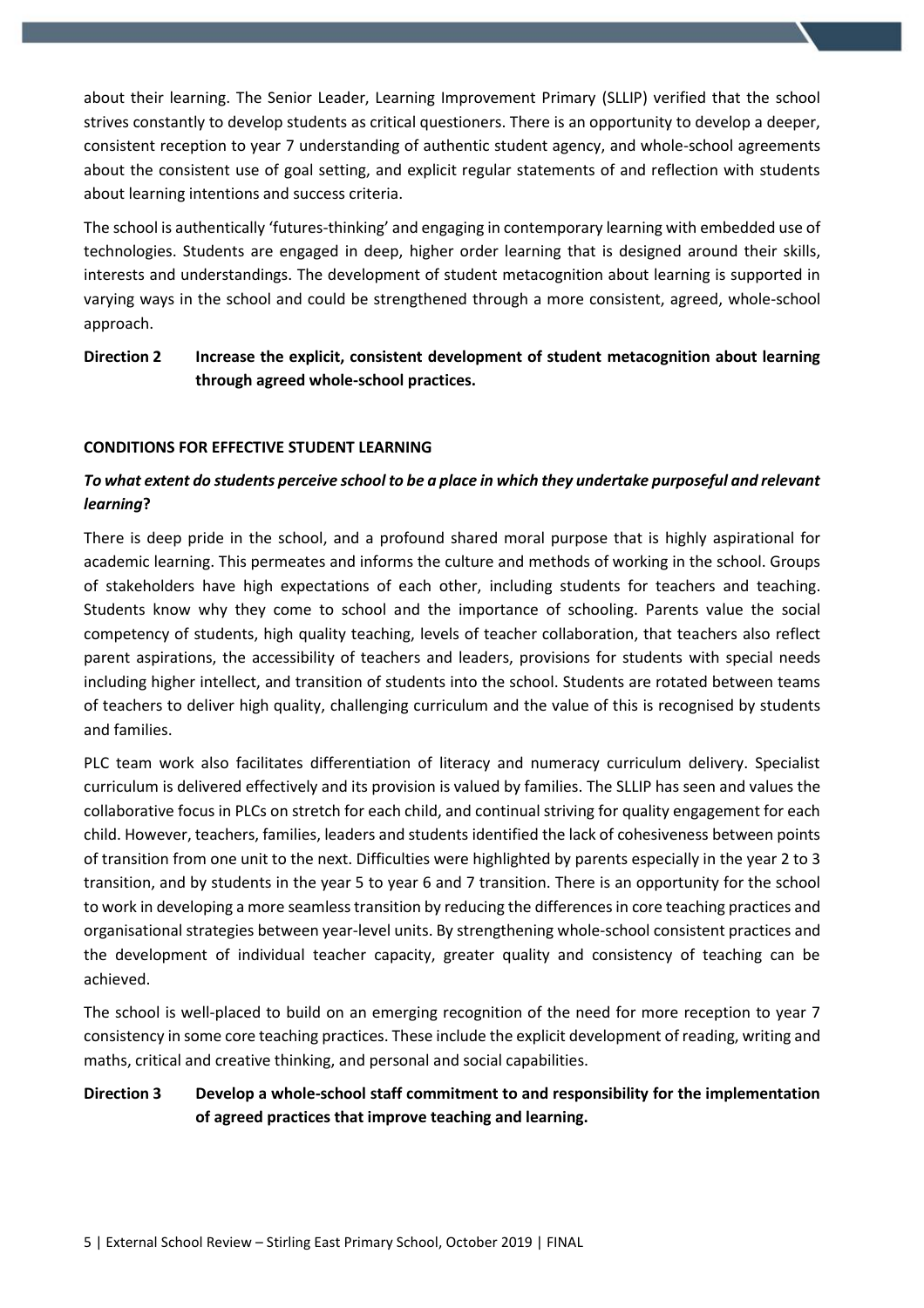## **Outcomes of the External School Review 2019**

**At Stirling East Primary School, the demonstrated growth in student achievement is at or above what would be reasonably expected of a school in a similar context. Effective teaching is consistently practiced and actively engages and challenges all students. There is a coherent and engaging curriculum for students using the Australian Curriculum.**

**The principal will work with the education director to implement the following directions:**

- **Direction 1 Use evidence of student learning to engage teachers in rigorous professional conversations regarding the impact of their practices on student learning, both in teams and in performance and development meetings.**
- **Direction 2 Increase the explicit, consistent development of student metacognition about learning through agreed whole-school practices.**
- **Direction 3 Develop a whole-school staff commitment to and responsibility for the implementation of agreed practices that improve teaching and learning.**

**Based on the school's current performance, Stirling East Primary School will be externally reviewed again in 2022.**

--------------------------------------------- -------------------------------------------------

Andrew Wells **Andrew Wells** Anne Millard A/DIRECTOR EXECUTIVE DIRECTOR ACCOUNTABILITY PRESCHOOLS

REVIEW, IMPROVEMENT AND PARTNERSHIPS, SCHOOLS AND

-------------------------------------------- ------------------------------------------------

Stephen Measday GOVERNING COUNCIL CHAIRPERSON

PRINCIPAL STIRLING EAST PRIMARY SCHOOL